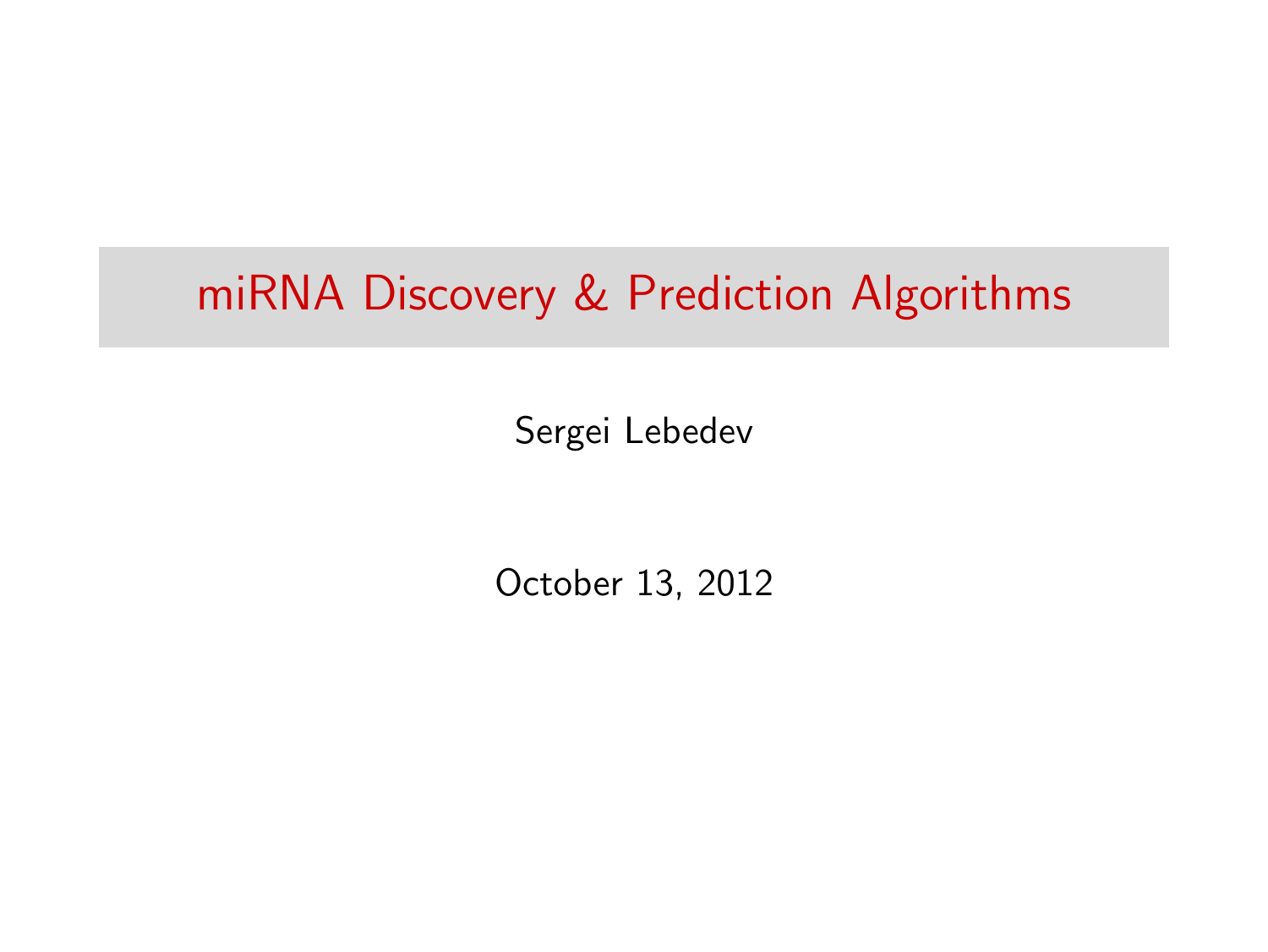- microRNA or miRNA,  $\approx$  22 nucleotide-long non-coding RNA;
- mostly expressed in a tissue-specific manner and play crucial roles in cell proliferation, apoptosis and differentiation during cell development;
- thought to be involved in post-transcriptional control in plants and animals;
- $\bullet$  linked to disease<sup>1</sup>, for example *hsa-miR-126* is associated with retinoblastoma, breast cancer, lung cancer, kidney cancer, asthma etc.

<sup>&</sup>lt;sup>1</sup>See <http://www.mir2disease.org> for details.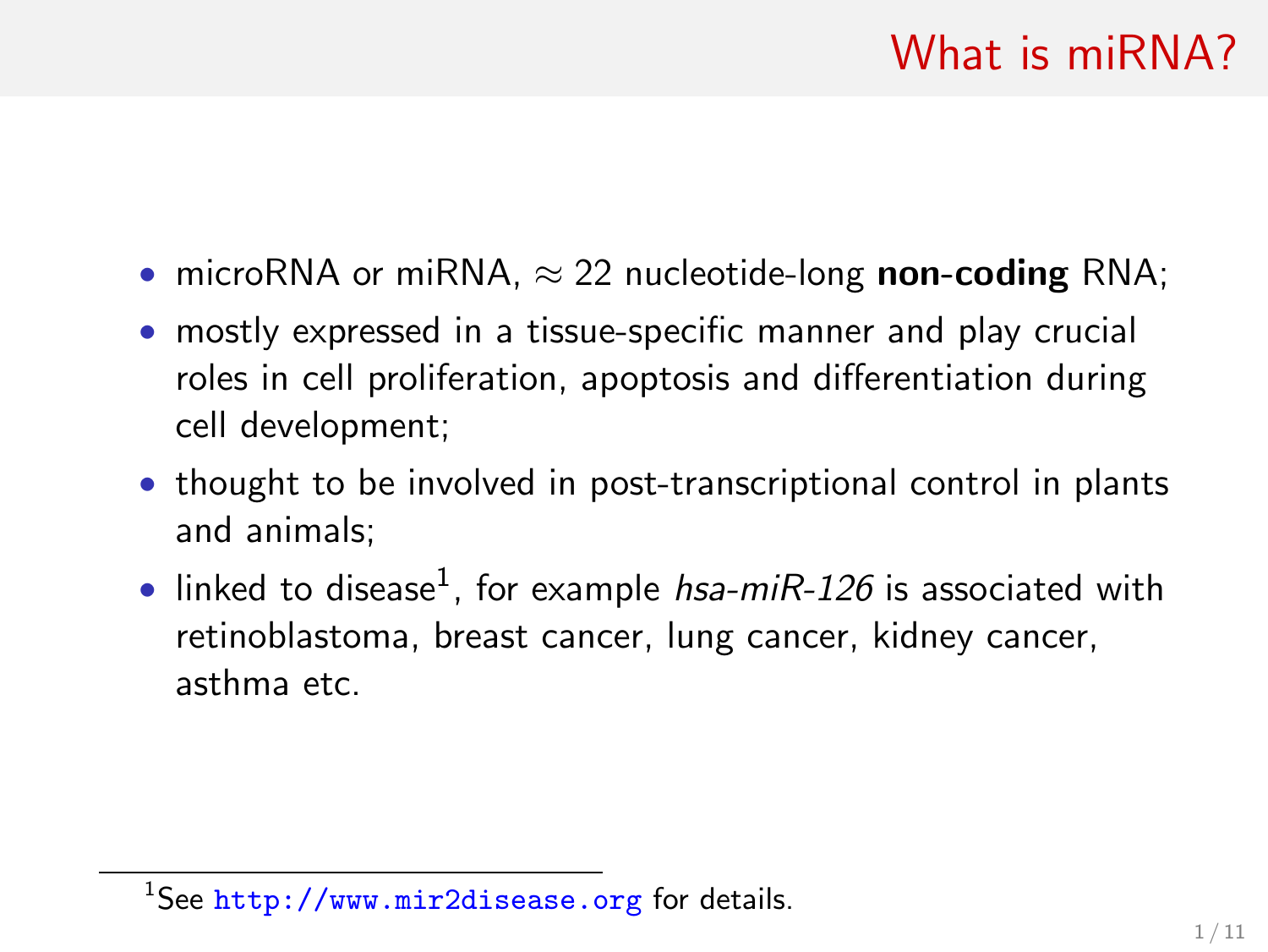# miRNA in action: nucleus [\[1\]](#page-11-0)



- pri-miRNA is transcribed by RNA polymerase II and seem to possess promoter and enchancer regions, similar to protein coding genes;
- pri-miRNA is then cleaved into (possibly multiple) **pre-miRNA** by an enzyme complex *Drosha*.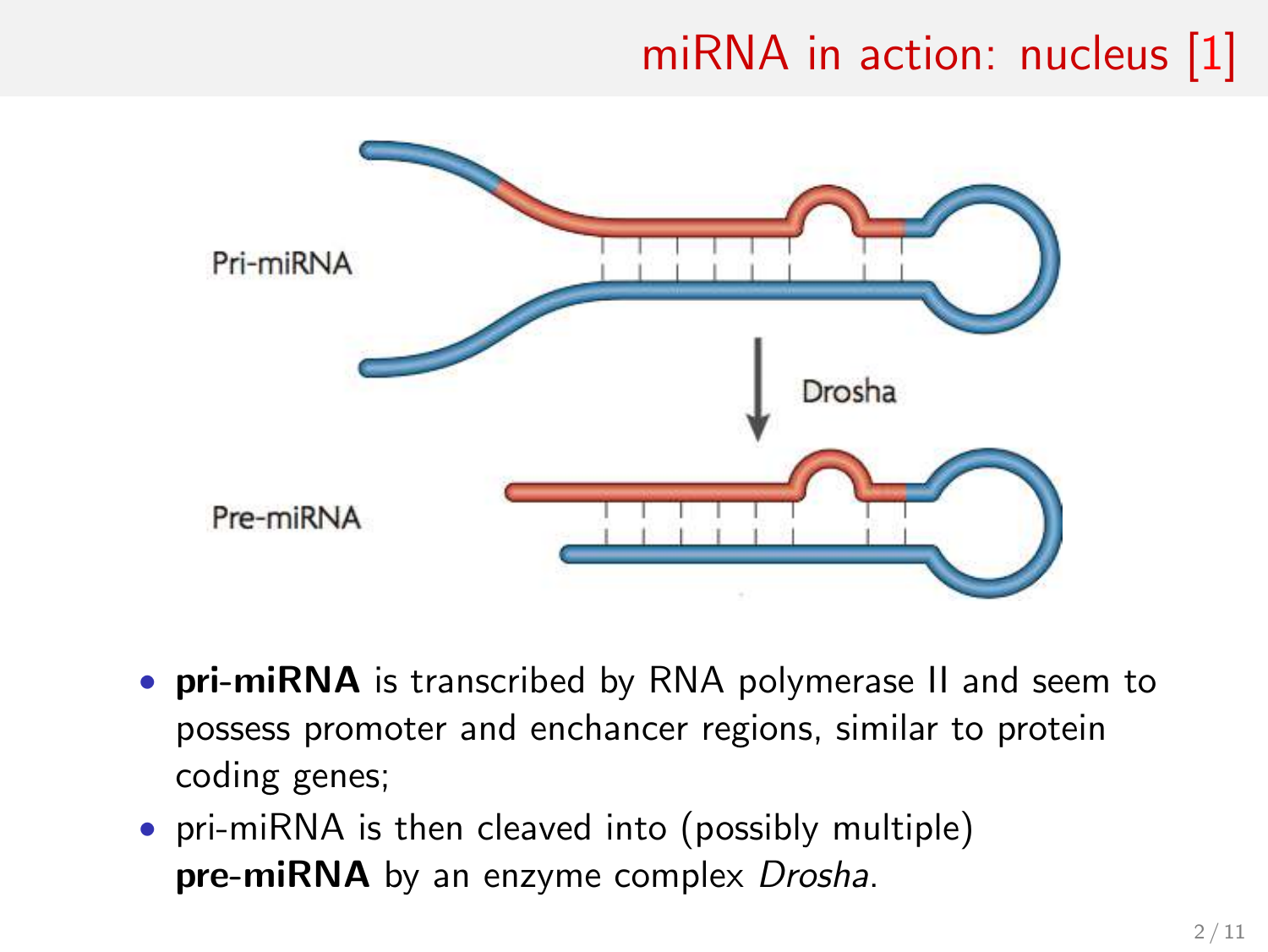# miRNA in action: cytoplasm [\[1\]](#page-11-0)



- Dicer removes the stem-loop, leaving two complementary sequences: miRNA and miRNA\*, the latter is not known to have any regulatory function.
- Mature miRNA base-pairs with 3' UTR of target mRNAs and blocks protein syntesis or causes mRNA degradation.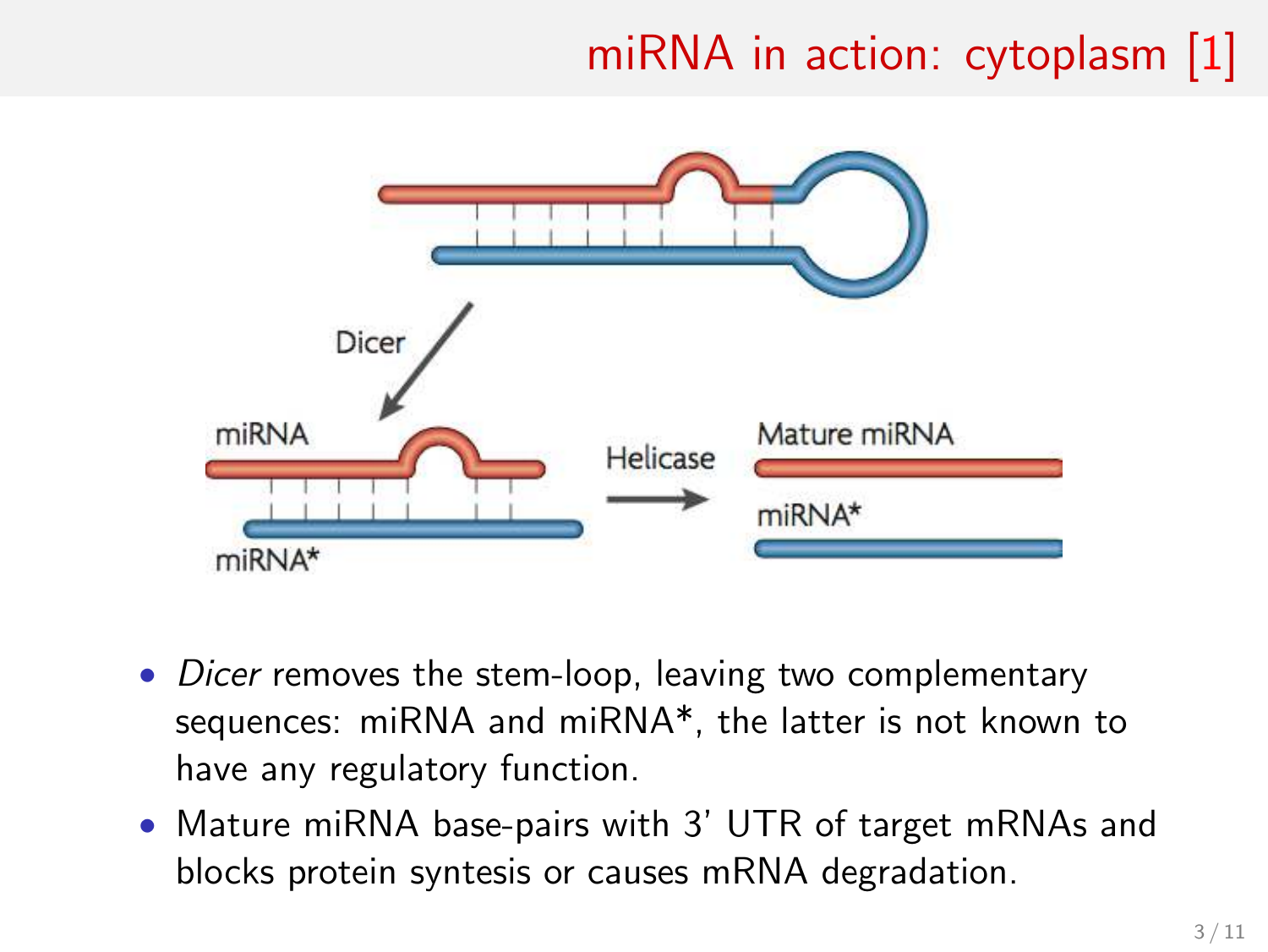#### miRNA identification

- $\bullet$  Biological methods: northern blots, qRT-PCR<sup>2</sup>, micro arrays, RNA-seq or miRNA-seq.
- Bioinformatics to the rescue! the usual strategy: first sequence everything, RNA-seq in this case, then try to make sense of whatever the result is.
- In this talk: miRDeep  $[2]$ , MiRAlign  $[3]$ , MiRank  $[4]$ .
- A lot of existing tools out of scope, most can be described with a one liner: "We've developed a novel method for miRNA identification, based on machine learning approach, SVM, HMM!".

 ${}^{2}$ RT for reverse transcription, not real-time.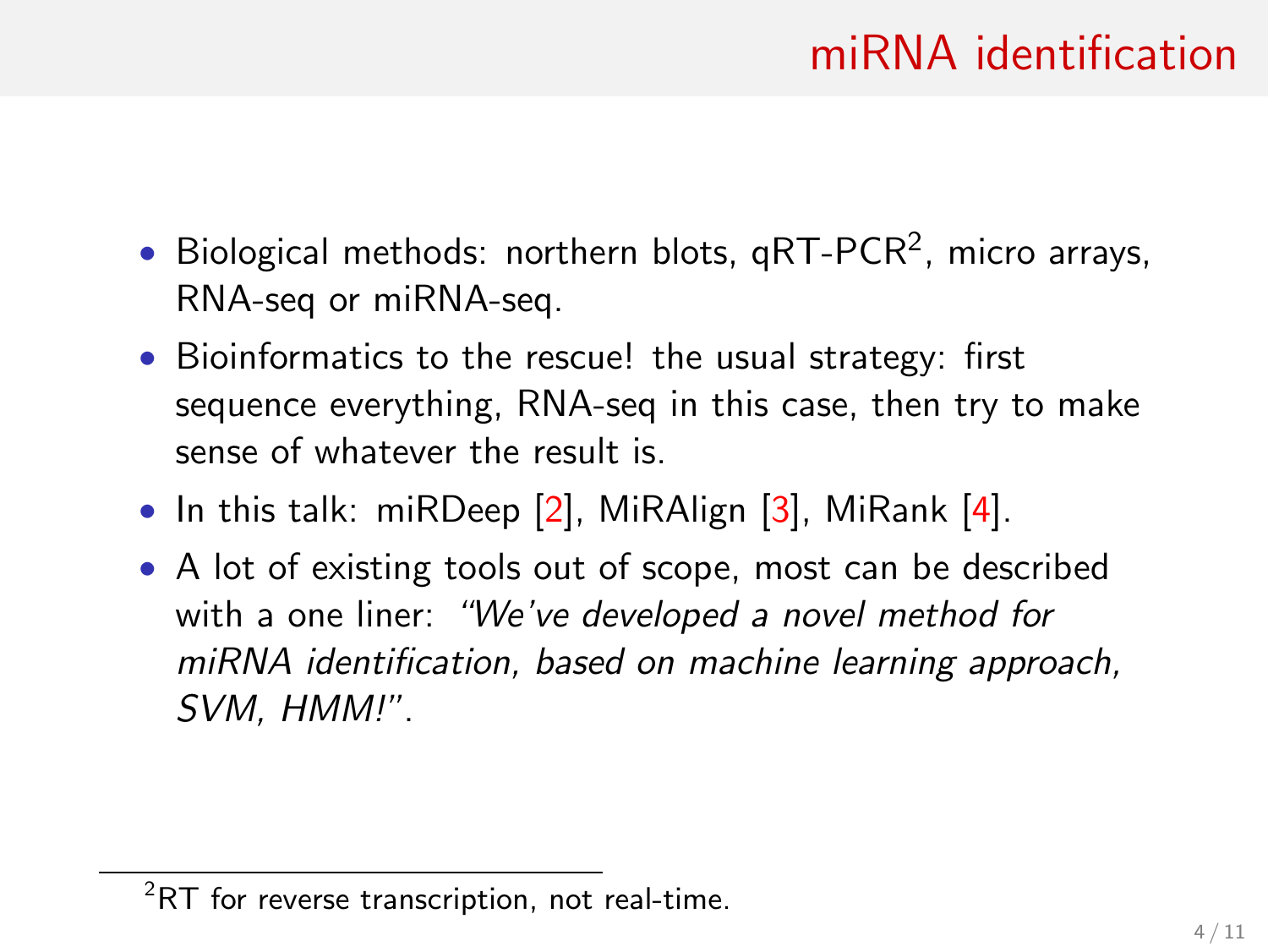## mirDeep

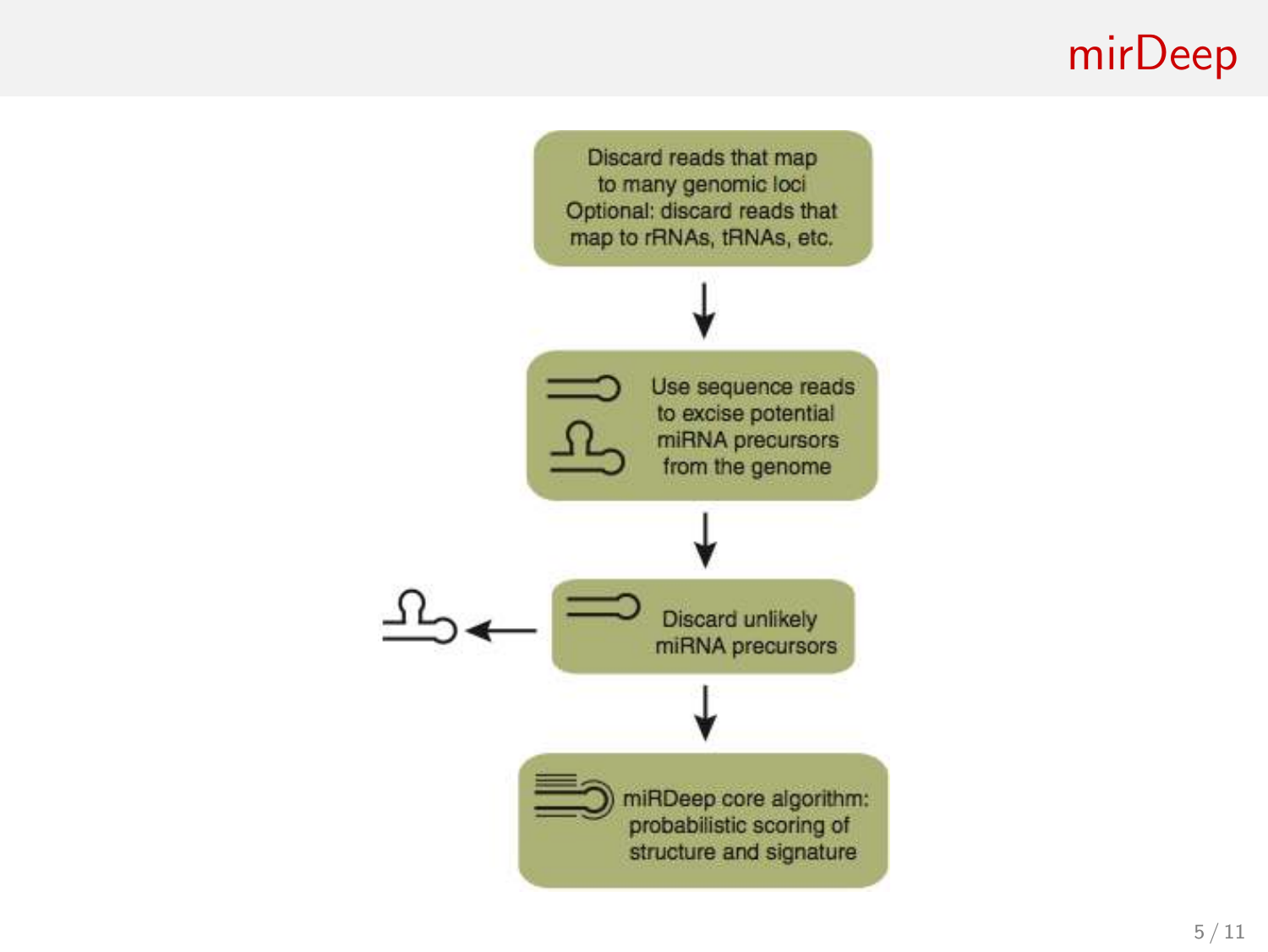## MiRAlign

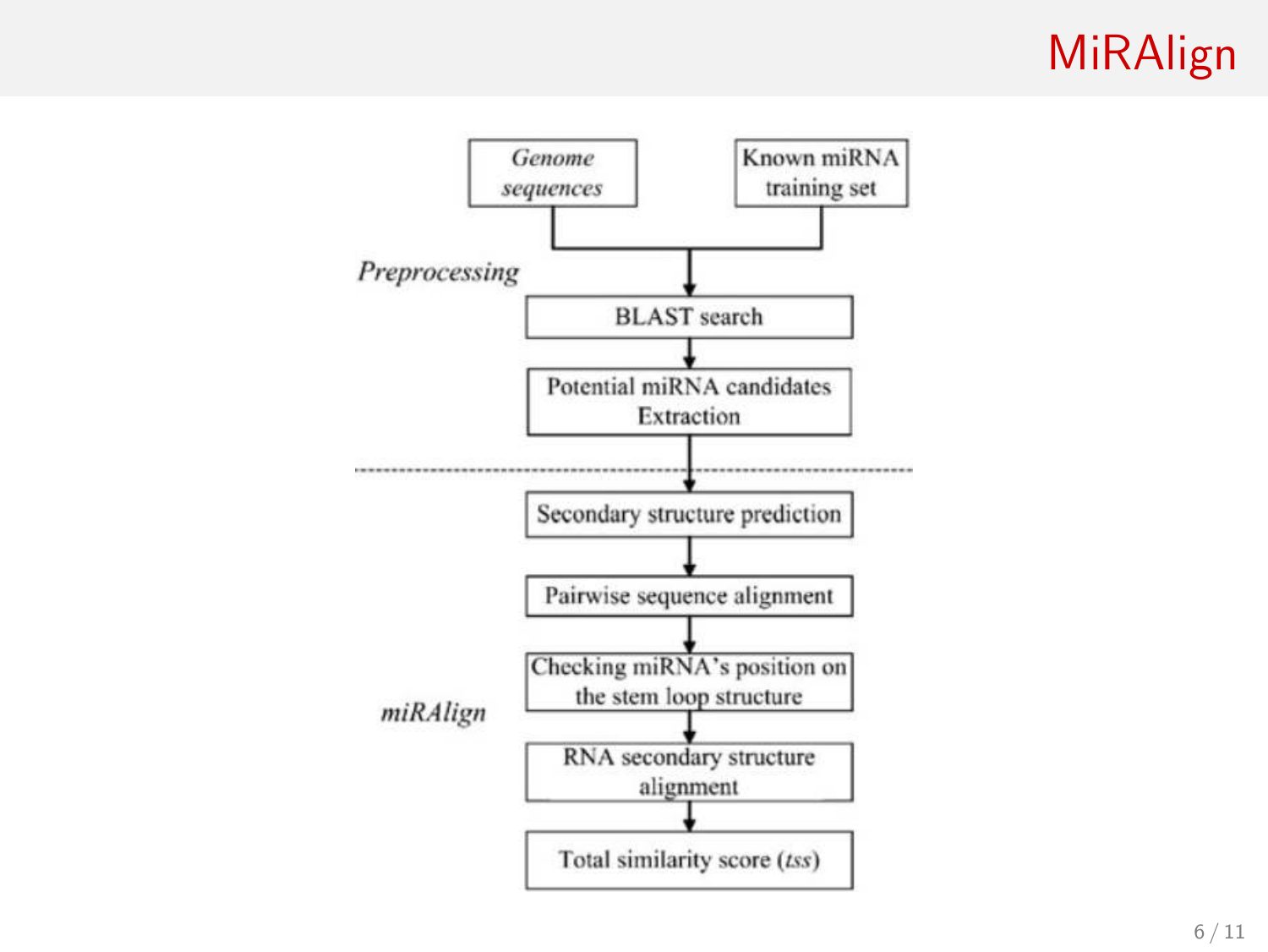- Treat miRNA identification problem as a problem of information retrieval, where novel miRNAs are to be retrieved from a set of candidates by the known query samples – "true" miRNAs.
- More formally, given a set of known pre-miRNAs  $X_Q$  as query samples and a set of putative candidates  $X_{U}$  as unknown samples, rank  $X_{U}$  with respect to  $X_{\Omega}$ .
- To do so, compute the relevancy values  $f_i \in [0,1]$  for all unknown samples, assuming  $f_i = 1$  for query samples.
- After that, simply select  $n$  ranked samples, which constitute to predicted pre-miRNA.
- Makes sense, right?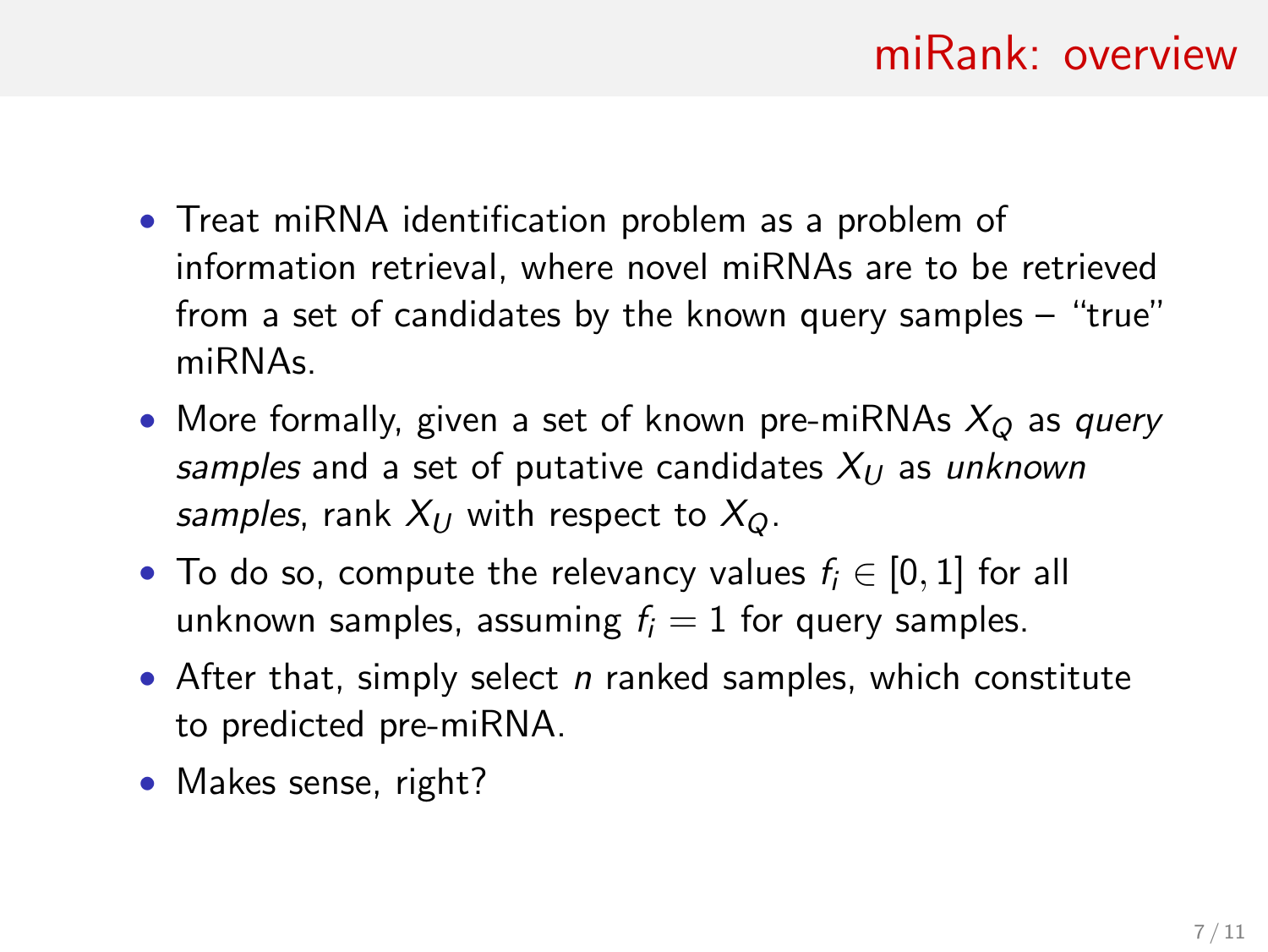#### miRank: how does it work?

- miRank models belief propagation process by doing Markov random walks on a graph, where each vertex corresponds to either known pre-miRNA or a putative candidate and two vertices are connected by an edge if the two vertices are "close to each other".
- Each edge on the graph is assigned a weight  $w_{ii}$ , proportional to the Euclidean distance between the samples  $v_i$  and  $v_i$  (see next slide on how samples are represented).
- When a random walker transits from  $v_i$  to  $v_j$  it transmits the relevancy information of  $v_i$  to  $v_j$  by the following update rule:

$$
f_i^{(k+1)} = \alpha \sum_{x_j \in X_U} p_{ij} f_j^{(k)} + \sum_{x_j \in X_Q} p_{ij} f_j \qquad \qquad p_{ij} = \frac{w_{ij}}{deg(v_{ij})}
$$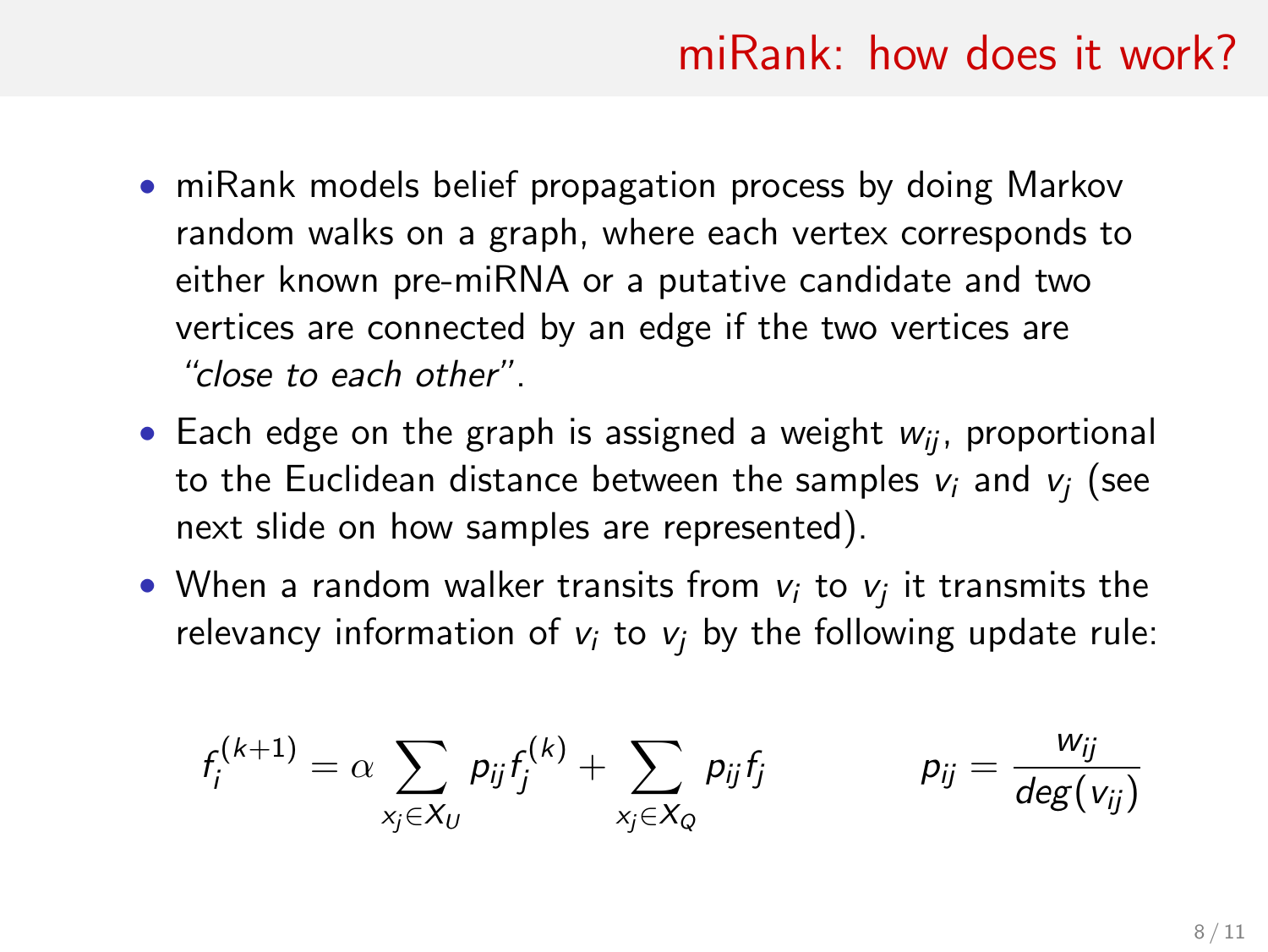#### miRank: features

#### Global

- normalized minimum free energy of folding (MFE);
- normalized no. of paired nucleotides on both arms;
- normalized loop length.

#### Local – RNAFold

GUAGCACUAAAGUGCUUAUAGUGCAGGUAGUGUUUAGUUAUCUACUGCAUUAUGAGCACUUAAAGUACUGC ((((.(((.(((((((((((((((((.(((((......)).))))))))))))))))))))..))).))))

- Each nucleotide is either paired, denoted by a bracket  $(-5)$ arm,  $-3'$  arm, or unpaired  $-$ ;
- Each local feature is a "word" of length 3, further distinguished by the nucleotide in the middle position, examples:  $(1)$ .  $(1)$ .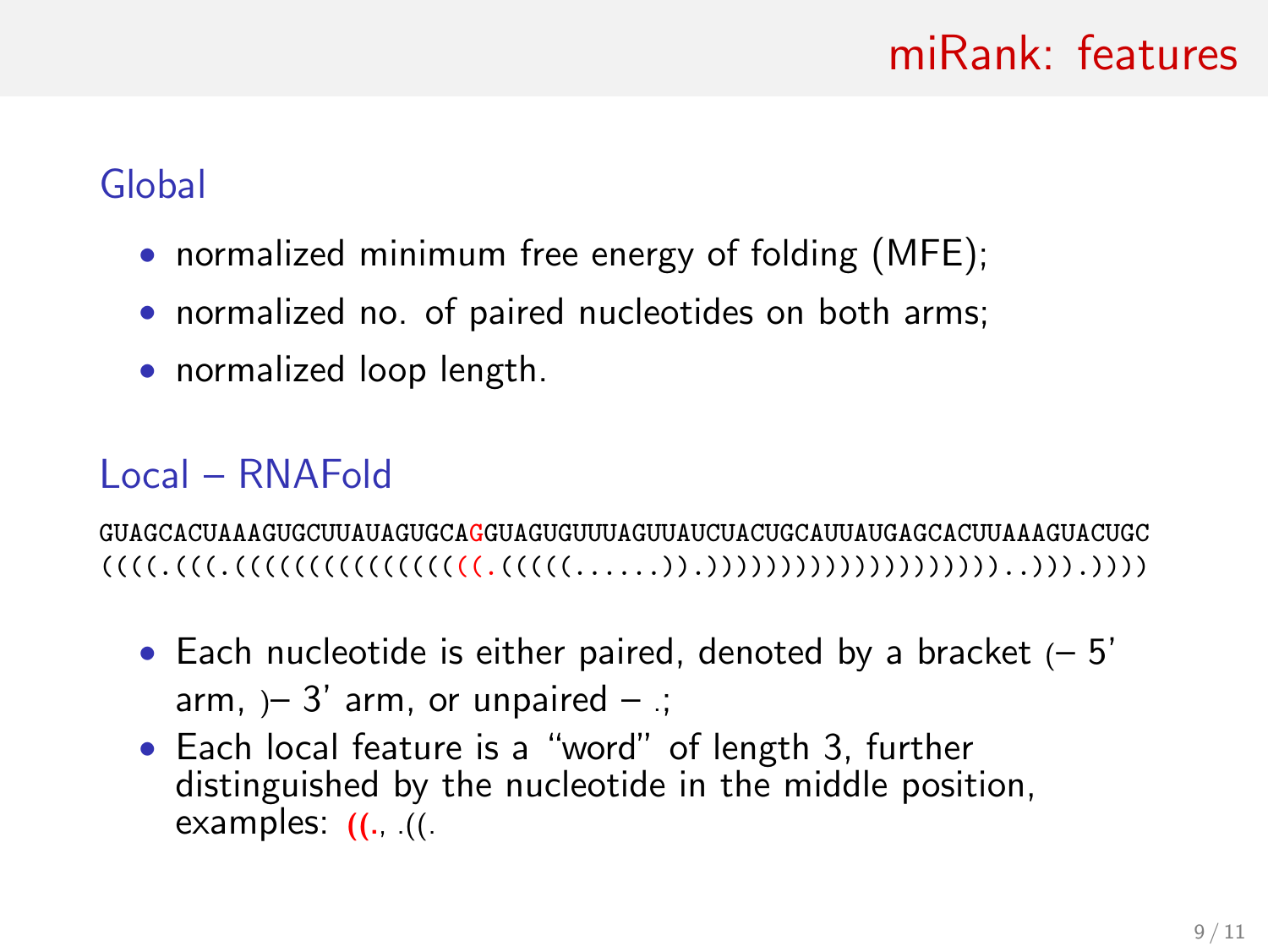## miRank: good parts, bad parts & magic

- The method doesn't require any genomic annotations, except for the set of query samples.
- $\approx$  75% precision and  $\approx$  70% recall even with very few query samples  $(1, 5)$  – hard to validate, because the source code was never released.
- The notion of *similarity* between query samples, which defines the graph structure is unclear, even though it looks critical for algorithm performance.
- Two user-specified parameters,  $n -$  number of predicted samples and  $\alpha$  – the weight of unknown samples in the relevancy value. How do they affect precision-recall and how to choose them?
- Overall, it seems like miRank isn't used much by biologists<sup>3</sup>.

 $^3$ [http://www.ncbi.nlm.nih.gov/pubmed?linkname=pubmed\\_pubmed\\_](http://www.ncbi.nlm.nih.gov/pubmed?linkname=pubmed_pubmed_citedin&from_uid=18586744) [citedin&from\\_uid=18586744](http://www.ncbi.nlm.nih.gov/pubmed?linkname=pubmed_pubmed_citedin&from_uid=18586744)